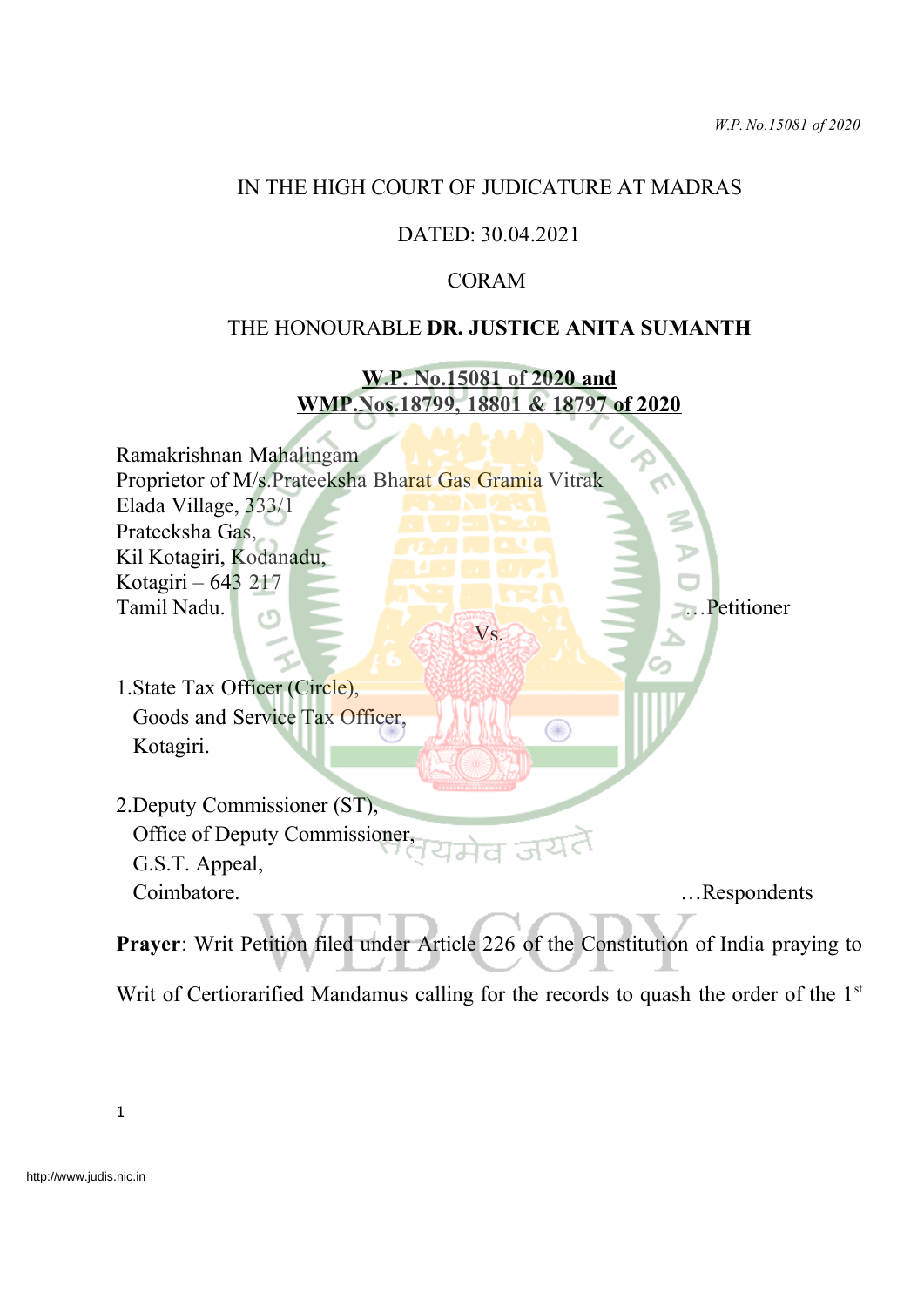respondent dated 16.09.2019 in cancelling the GST registration of the petitioner and to consequently call for the records and quash the deficiency memo dated 05.10.2020 issued by the  $2<sup>nd</sup>$  respondent in denying the Input Tax Credit's for the period of 2017-18 and 2018-19 and demanding the petitioner to pay the taxes mentioned therein and to further direct the  $1<sup>st</sup>$  and  $2<sup>nd</sup>$  respondent to revoke the cancellation of GST registration and to grant Input Tax Credit's as claimed by the petitioner in its returns against its output tax liability in accordance with the law.



Heard Mr.Karthik Ranganathan, learned counsel for the petitioner and Mr.ANR.Jayaprathap, learned Government Advocate for the respondents.

2.The challenge in this writ petition is to a deficiency memo dated 05.10.2020 issued by the  $2<sup>nd</sup>$  respondent, the first appellate authority under the Tamil Nadu Goods and Services Tax Act, 2017 (in short 'TNGST') wherein, the appeal of the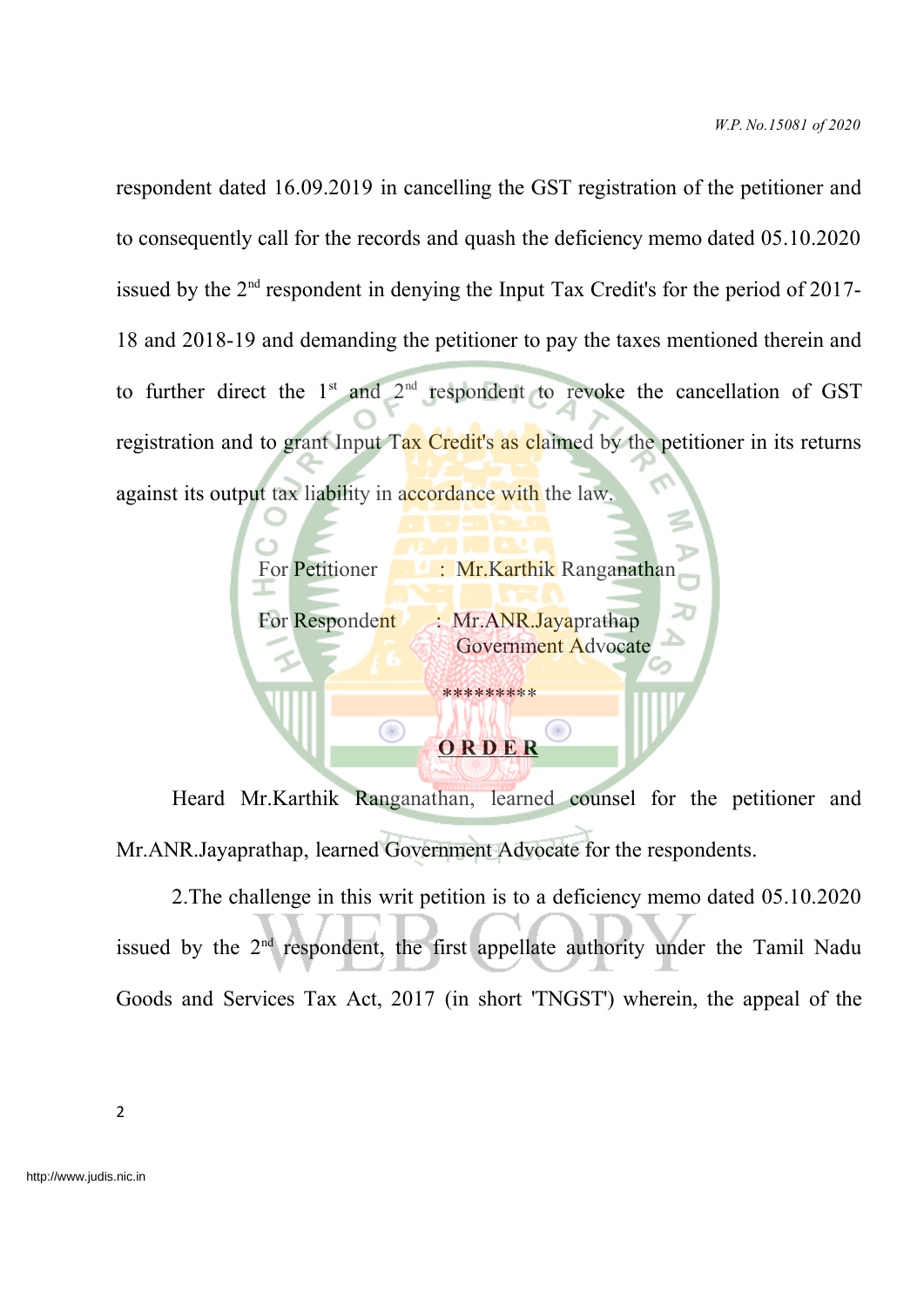petitioner has been rejected on the ground that the Input Tax Credit (ITC) availed for various periods was ineligible. The appellate authority has instructed the petitioner to remit the amount due in order to have the appeal admitted.

3.The petitioner was holding GST Registration Certificate issued on 02.08.2018, effective 01.07.2017. A show cause notice was issued by the first respondent assessing officer on 22.07.2019 calling upon the petitioner to show cause why the registration not be cancelled, since the petitioner had not filed returns for a continuous period of six months. The non-filing of the returns is admitted. Thereafter, the registration came to be cancelled on  $16.09.2019$ , which is also challenged by way of the present writ petition.

4.As against the order of cancellation, the TNGST provides for an application for revocation of order of cancellation in terms of Section 30. As per Section 30 of the Act, an application may be made by an assessee whose registration is cancelled before the assessing authority and the authority, upon consideration of the same and after hearing the petitioner must take a decision on whether the registration is to be revived or the application rejected.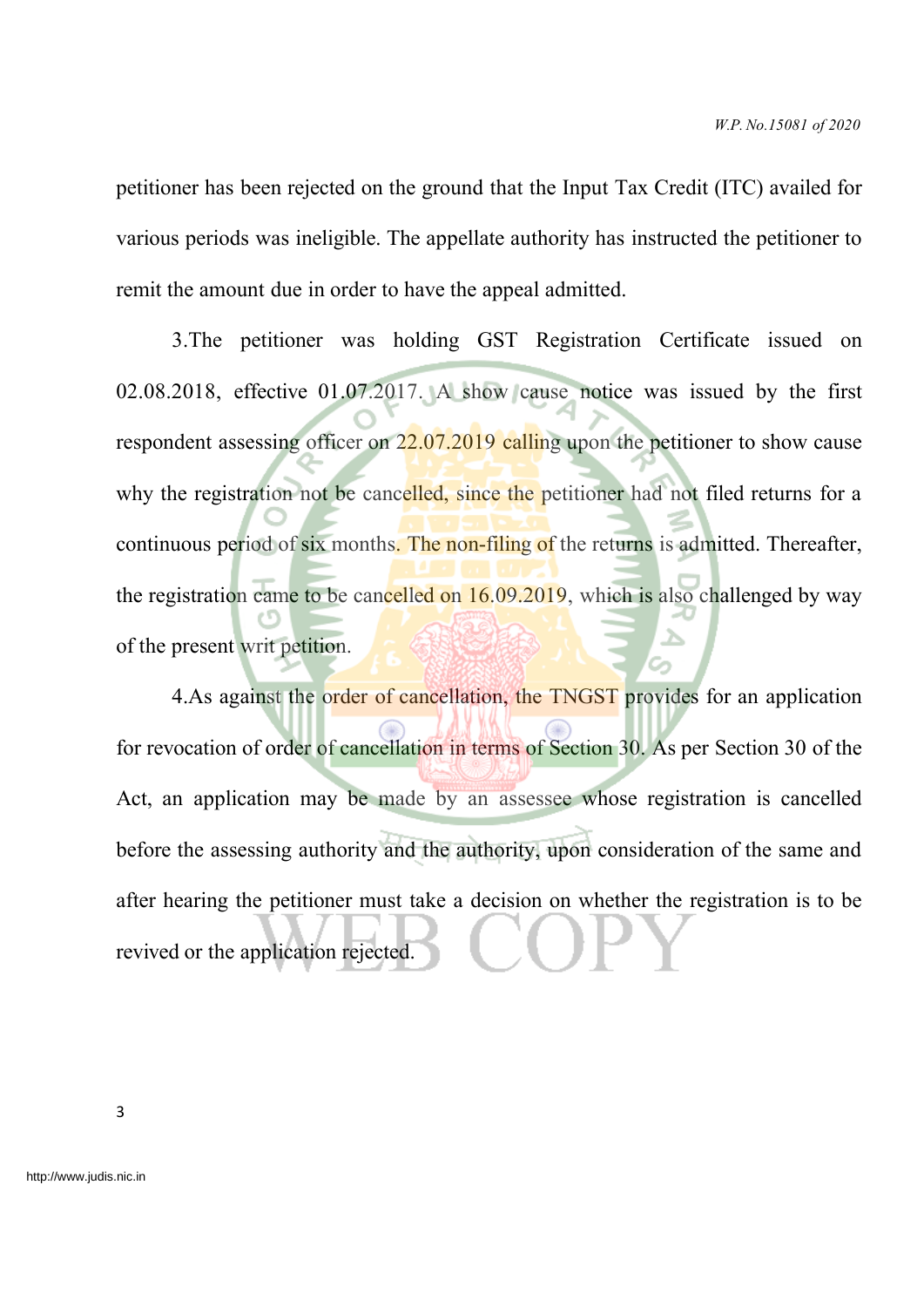5.Two applications have been filed by the petitioner under Section 30, the first one rejected by an order dated 24.07.2020 referring to non-compliance of the petitioner to notice issued by the assessing officer, and the second dated 09.09.2020, rejected on 12.09.2020, referring to outstanding interest on belated payment of tax dues and for allegedly wrongful claim of ITC. As against order dated 24.09.2020, the petitioner filed an appeal before  $R2$ , who has issued the deficiency memo, challenged in this writ petition.

6.As far as the appeal is itself concerned, the petitioner has withdrawn the same and the appeal has been dismissed as withdrawn by order dated 08.04.2021 passed by R2.

7. The contention of the respondents herein that the revival of registration is conditional upon the petitioner satisfying tax dues and substantiating its claim of ITC, is misconceived. What is sought for by the petitioner is revocation/revival of registration only, and in the guise of considering the application for revocation, the authorities cannot embark upon the process of assessment.

8.An assessment would have to be made by the authority in terms of Section 73 or other applicable provision after following the procedure set out therein, and it is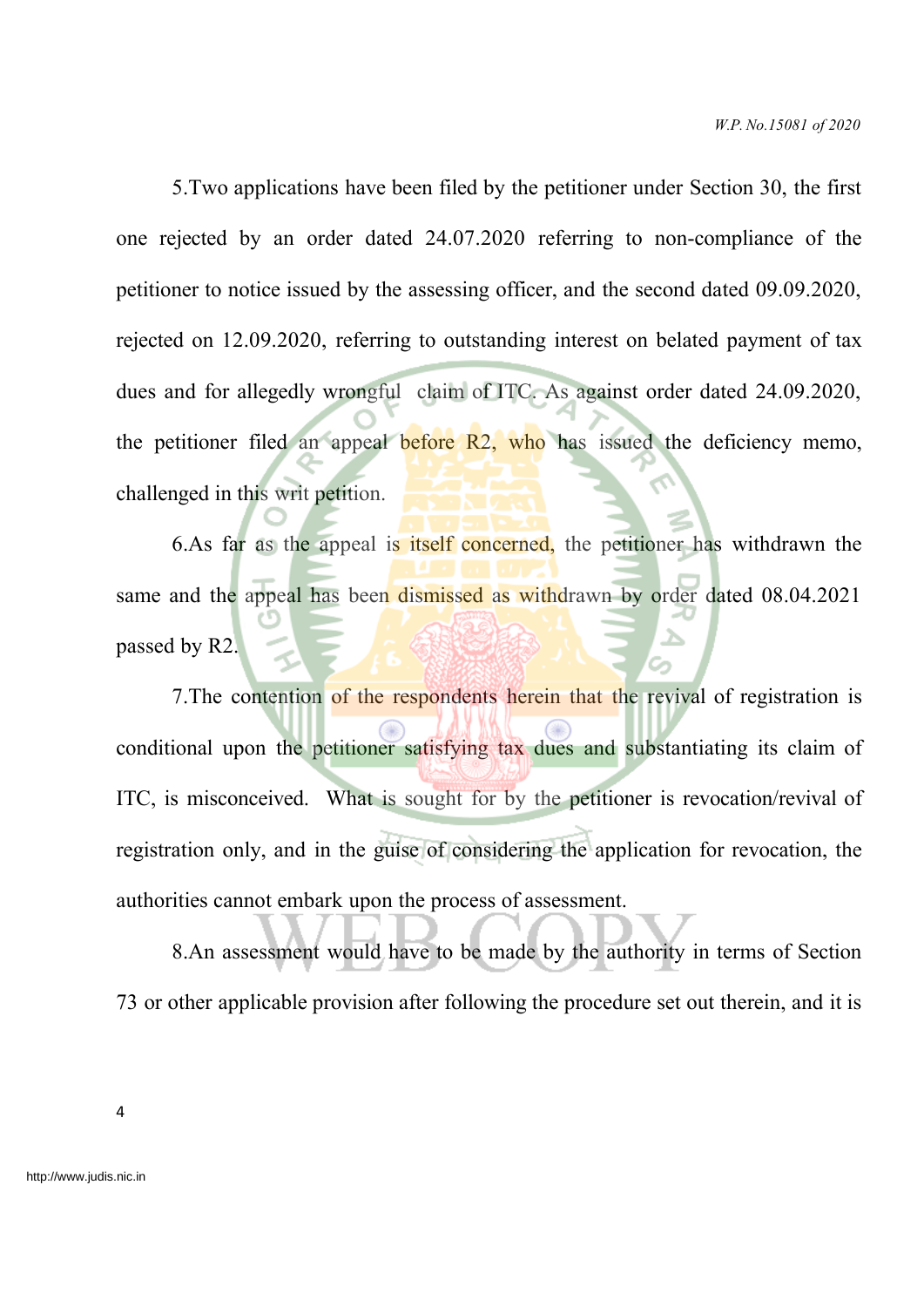only in the course thereof that the officer may consider and decide questions of leviability of tax and claim of input tax credit.

9.Thus to state that registration will not be revived since the petitioner has incorrectly availed of ITC would be putting the cart before the horse. In fact, it is seen that the petitioner has filed monthly returns as well as annual returns for the periods January 2017-18 to September 2019-20 and for financial years 2017-18 and 2018-19 and has also remitted late fee for filing of belated returns. Thus, and these being the only conditions that are to be satisfied by the petitioner for grant of revocation of registration, I am of the view that the cancellation of the registration in this case is incorrect and improper.

10.Let the first respondent pass an order reviving the registration of the petitioner forthwith. Needless to say, the respondent is at liberty to take up matters of assessment thereafter, in accordance with law.

11. Though no counter has been filed in this matter, Mr.Jayaprathap would refer to a draft counter to state that the counter only reiterates the reasoning set out in the orders rejecting the application for revocation, being non-payment of tax dues and claim of input tax credit.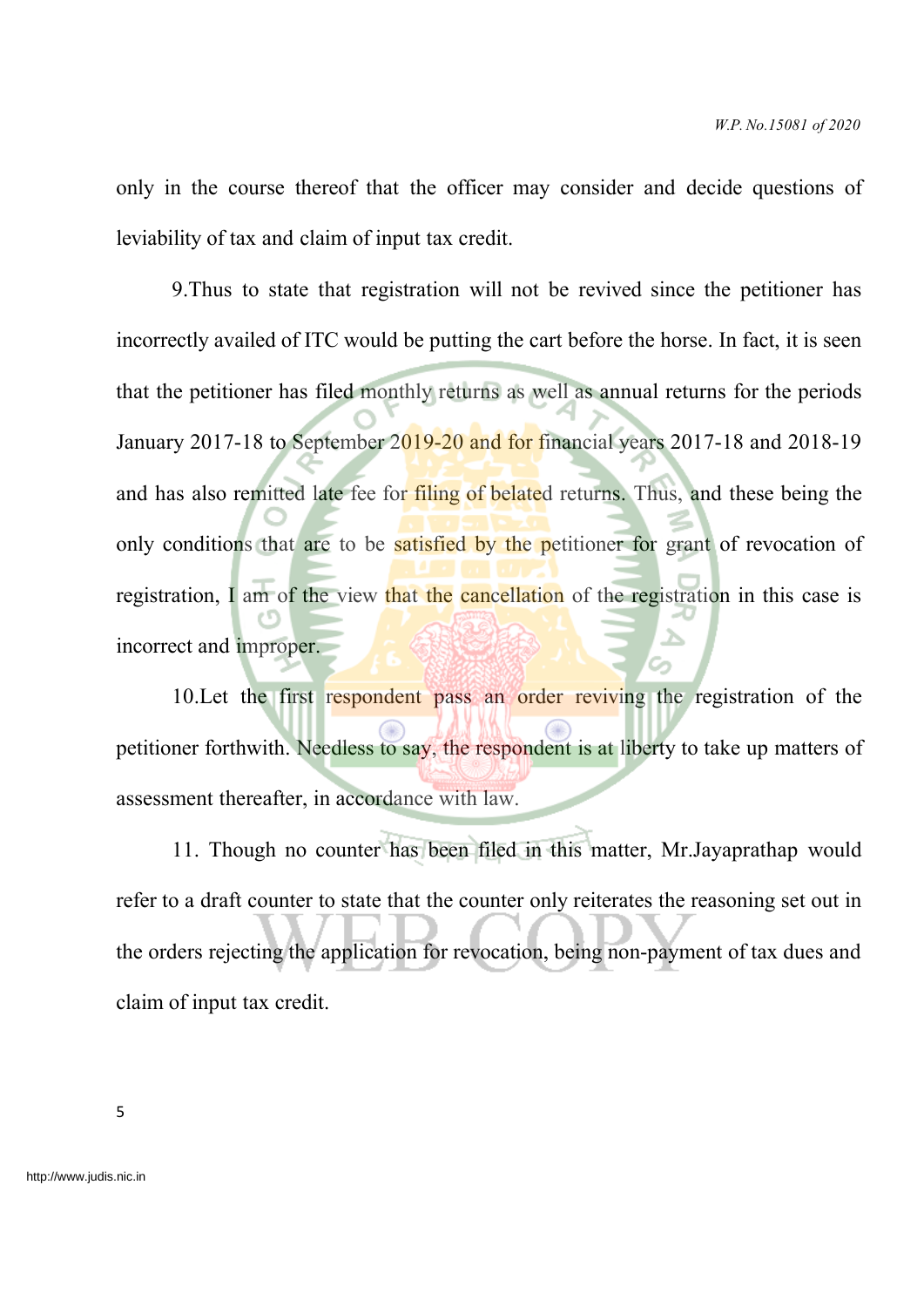12.This writ petition is allowed in the aforesaid terms. Connected miscellaneous petitions are closed. No costs.

**30.04.2021**

vs Index: Yes Speaking order

To

Speaking order<br>To<br>1.State Tax Officer (Circle), Goods and Service Tax Officer, Kotagiri.

T

2.Deputy Commissioner (ST), Office of Deputy Commissioner, G.S.T. Appeal, Coimbatore.

# VEB COPY

सत्यमेव जयतै

 $\bigcirc$ 

 $\bigcirc$